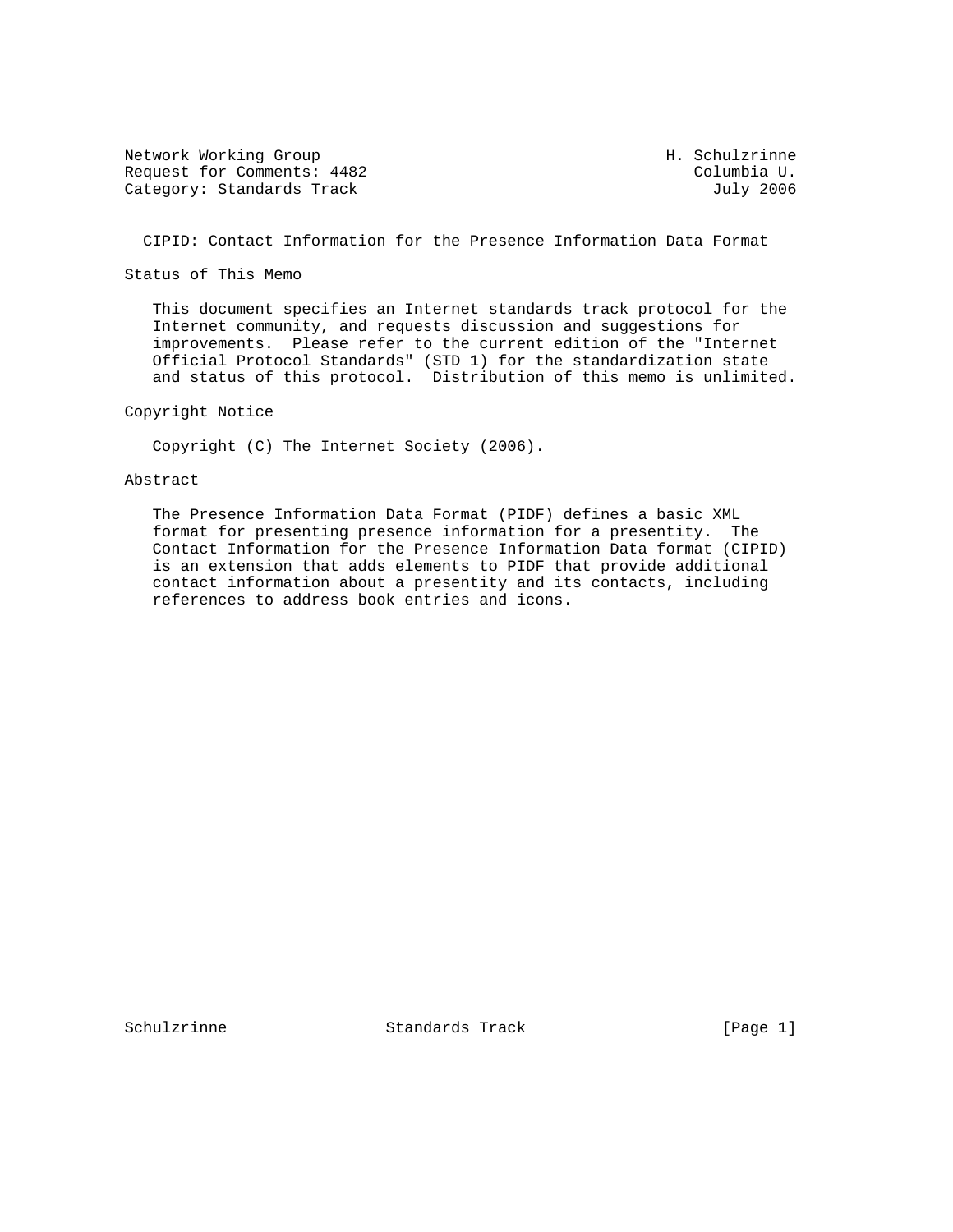Table of Contents

|                | Introduction                        |
|----------------|-------------------------------------|
| $2$ .          |                                     |
| $\mathcal{L}$  |                                     |
|                |                                     |
|                |                                     |
|                |                                     |
|                |                                     |
|                |                                     |
|                |                                     |
| 4.             |                                     |
| 5 <sub>1</sub> |                                     |
| б.             |                                     |
|                |                                     |
|                | 'urn:ietf:params:xml:ns:pidf:cipid' |
|                | 6.2. Schema Registration for Schema |
|                |                                     |
| 7 <sub>1</sub> |                                     |
|                |                                     |
| 8.             |                                     |
| 9.             |                                     |
|                |                                     |
|                | 9.2.                                |
|                |                                     |

## 1. Introduction

 Presence information facilitates communication; its usefulness can be enhanced by providing basic information about a presentity or contact. This specification describes a basic set of information elements that allow a watcher to retrieve additional information about a presentity or contact.

 This specification defines extensions to the PIDF [9] Extensible Markup Language [7][8][10] (XML) document format.

 We describe elements for providing a "business card", references to the homepage, map, representative sound, display name, and an icon. This additional presence information can be used in PIDF [9] documents, together with Rich Presence Information Data format [11] (RPID), future-status [12], and other PIDF extensions.

All elements extend the <person> or, less commonly, <tuple> element in the presence data model [13]. The <tuple> element is only extended with Contact Information for the Presence Information Data format (CIPID) elements if the information describes a service referring to another person that is marked by an RPID <relationship> element with a value other than 'self'. All elements described in this document are optional.

Schulzrinne Standards Track [Page 2]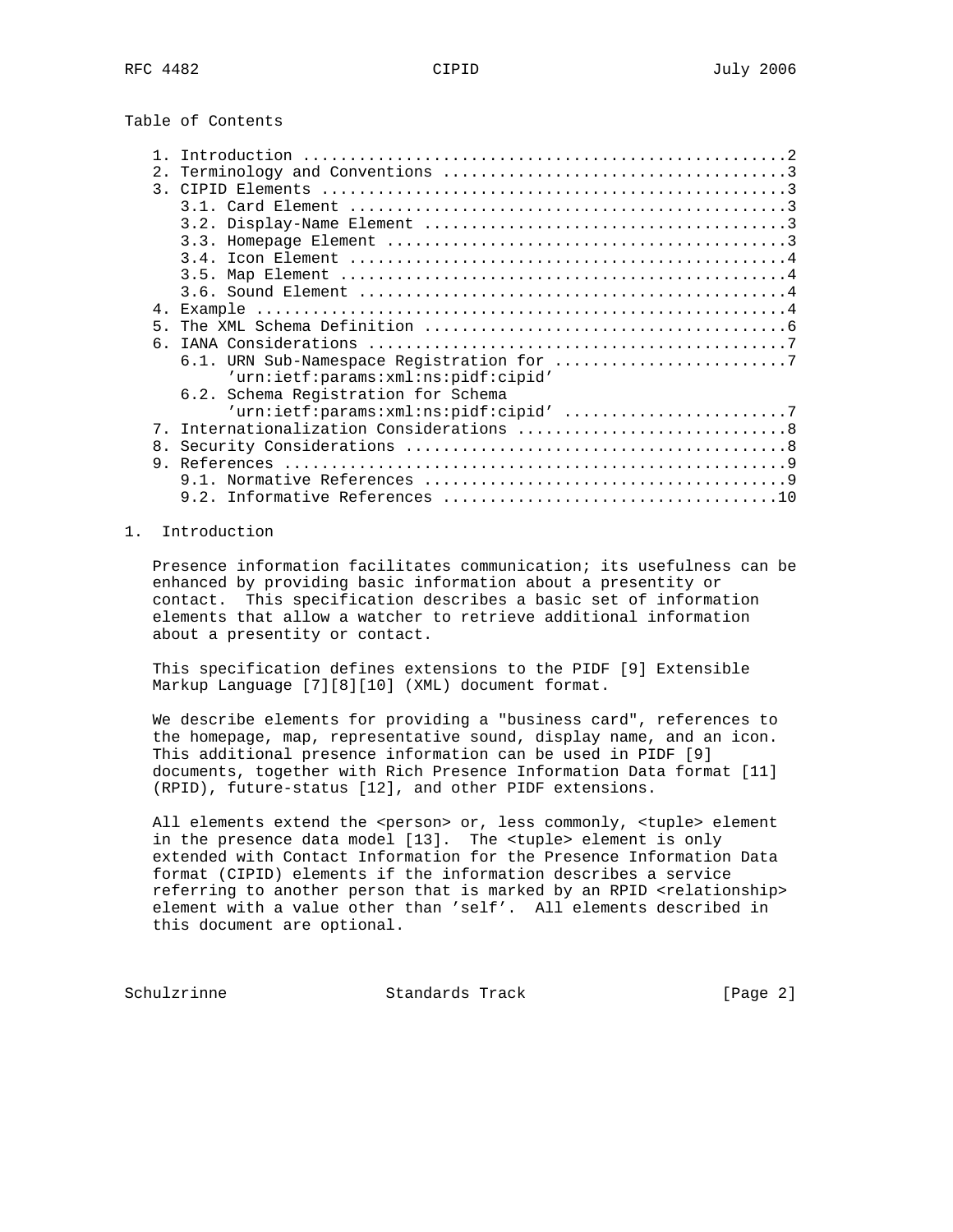RPID and CIPID both provide "rich" presence that goes beyond the basic 'open' and 'closed' status information in PIDF. The presence information described in these two documents can be supplied independently, although in practice, both will often appear in the same PIDF document. CIPID elements describe the more static aspects of somebody's presence information, while RPID focuses on elements that will likely change throughout the day. Thus, CIPID information can often be statically configured by the user through the graphical user interface of a presence client; this is less likely to be sufficient for RPID.

 The namespace URI for these elements defined by this specification is a URN [2], using the namespace identifier 'ietf' defined by [4] and extended by [6]:

urn:ietf:params:xml:ns:pidf:cipid

2. Terminology and Conventions

 The key words MUST, MUST NOT, REQUIRED, SHOULD, SHOULD NOT, RECOMMENDED, MAY, and OPTIONAL in this document are to be interpreted as described in BCP 14, RFC 2119 [1].

3. CIPID Elements

 Unless otherwise noted below, each element may only appear at most once.

3.1. Card Element

 The <card> element includes a URI pointing to a business card, e.g., in LDAP Data Interchange Format [15] (LDIF) or vCard [14] format.

3.2. Display-Name Element

 The <display-name> element includes the name identifying the tuple or person that the presentity suggests should be shown by the watcher user interface. It is left to the watcher user interface design to choose whether to heed this suggestion or to use some other suitable string. The CIPID information MAY contain multiple display names, but only if they are labeled with different 'xml:lang' attributes. This allows a Korean-speaking presentity to convey its display name in different languages, Latin and Hangul, for example.

3.3. Homepage Element

The <homepage> element provides a URI pointing to general information about the tuple or person, typically a web home page.

Schulzrinne Standards Track [Page 3]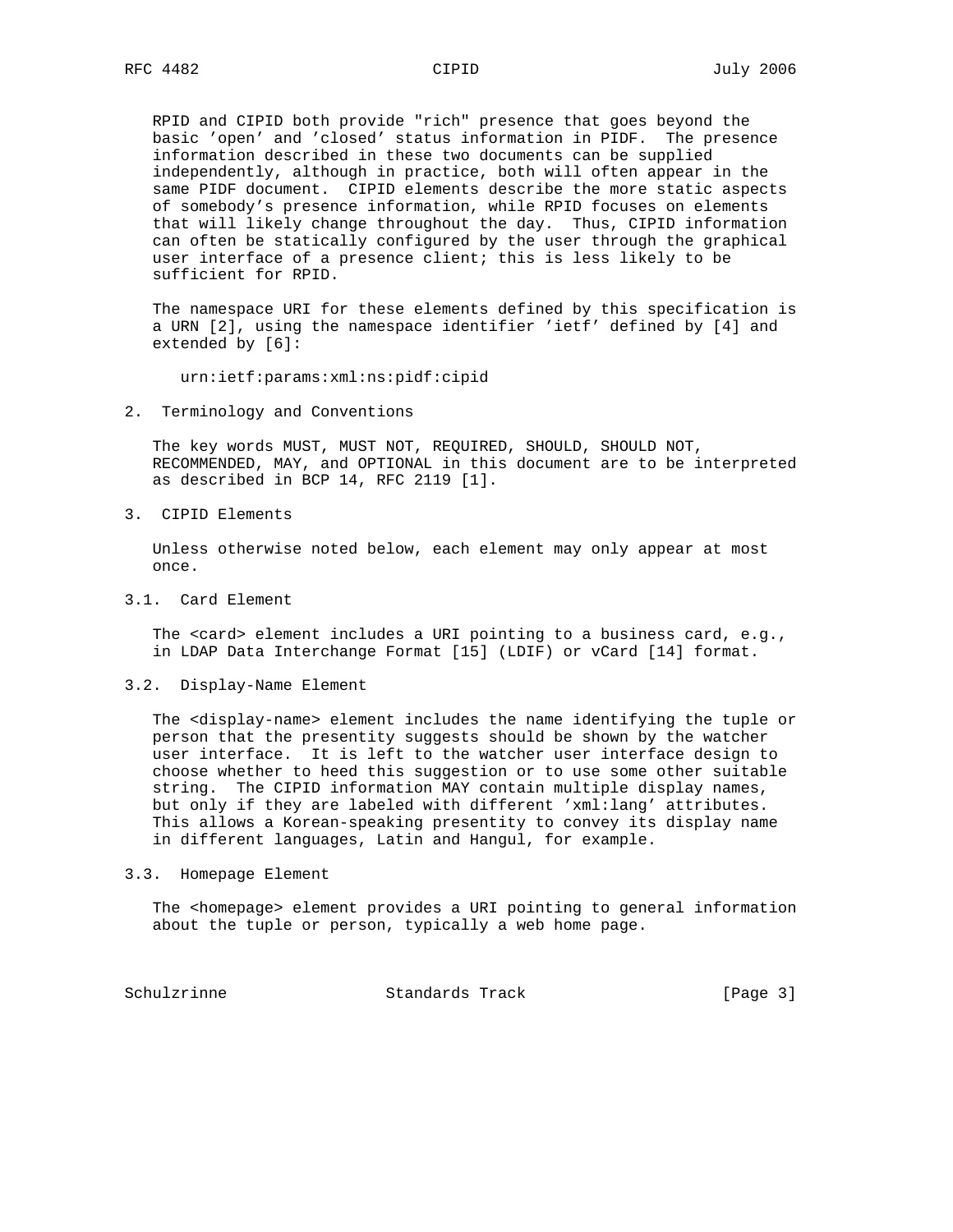# 3.4. Icon Element

 The <icon> element provides a URI pointing to an image (icon) representing the tuple or person. The watcher can use this information to represent the tuple or person in a graphical user interface. Presentities SHOULD provide images of sizes and aspect ratios that are appropriate for rendering as an icon. Support for JPEG, PNG, and GIF formats is REQUIRED.

### 3.5. Map Element

The <map> element provides a URI pointing to a map related to the tuple or person. The watcher can use this information to represent the tuple or person in a graphical user interface. The map may be either an image, an HTML client-side image map, or a geographical information system (GIS) document, e.g., encoded as GML. Support for images formatted as PNG and GIF is REQUIRED.

#### 3.6. Sound Element

 The <sound> element provides a URI pointing to a sound related to the tuple or person. The watcher MAY use the sound object, such as a MIDI or MP3 file, referenced by the URL to inform the watcher that the presentity has assumed the status OPEN. Implementors are advised to create user interfaces that provide the watcher with the opportunity to choose whether to play such sounds. Support for sounds coded as MPEG-2 Layer 3 (MP3) is RECOMMENDED. The sound object might also be used to indicate how to pronounce the presentity's name.

4. Example

An example using CIPID only is shown below:

```
 <?xml version="1.0" encoding="UTF-8"?>
 <presence xmlns="urn:ietf:params:xml:ns:pidf"
     xmlns:dm="urn:ietf:params:xml:ns:pidf:data-model"
      xmlns:c="urn:ietf:params:xml:ns:pidf:cipid"
      entity="pres:someone@example.com">
   <tuple id="bs35r9">
     <status>
       <basic>open</basic>
     </status>
     <contact priority="0.8">im:alice@example.net</contact>
     <timestamp>2005-11-21T16:14:29Z</timestamp>
```

```
 </tuple>
```
Schulzrinne Standards Track [Page 4]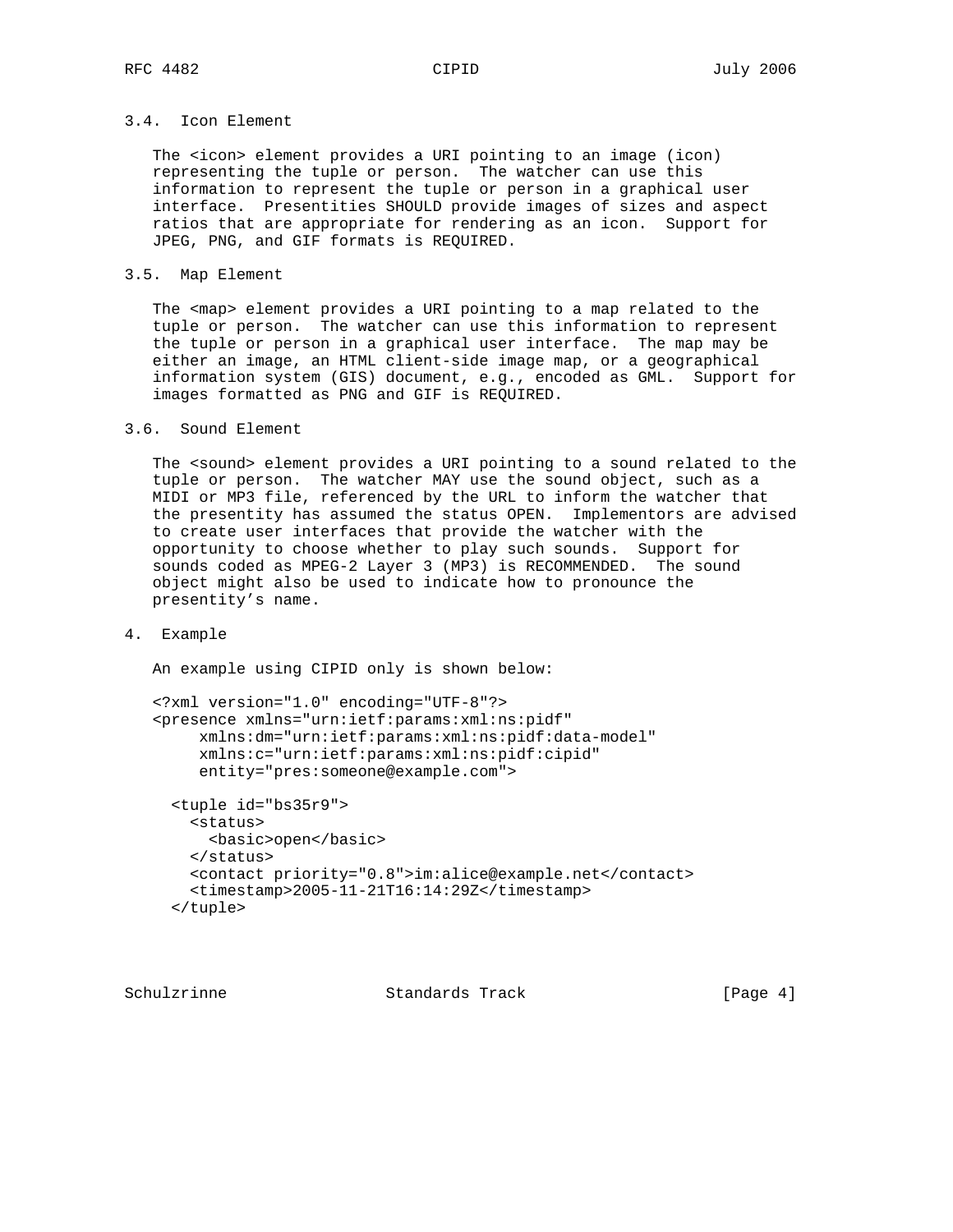```
 <dm:person id="p1">
     <c:card>http://example.com/˜alice/card.vcd</c:card>
     <c:display-name>Alice Lewis</c:card>
     <c:homepage>http://example.com/˜alice</c:homepage>
     <c:icon>http://example.com/˜alice/me.png</c:icon>
     <c:map>http://example.com/˜alice/gml-map.xml</c:map>
     <c:sound>http://example.com/˜alice/hello.wav</c:sound>
     <dm:timestamp>2005-11-21T09:00:00+05:00</dm:timestamp>
   </dm:person>
 </presence>
 An example combining RPID and CIPID is shown below:
 <?xml version="1.0" encoding="UTF-8"?>
 <presence xmlns="urn:ietf:params:xml:ns:pidf"
 xmlns:xsi="http://www.w3.org/2001/XMLSchema-instance"
 xmlns:dm="urn:ietf:params:xml:ns:pidf:data-model"
 xmlns:c="urn:ietf:params:xml:ns:pidf:cipid"
 xmlns:r="urn:ietf:params:xml:ns:pidf:rpid"
 xsi:schemaLocation="urn:ietf:params:xml:ns:pidf pidf.xsd
 urn:ietf:params:xml:ns:pidf:data-model data-model.xsd
 urn:ietf:params:xml:ns:pidf:cipid cipid.xsd
 urn:ietf:params:xml:ns:pidf:rpid rpid.xsd"
 entity="pres:someone@example.com">
   <tuple id="bs35r9">
     <status>
       <basic>open</basic>
     </status>
     <contact priority="0.8">im:someone@mobile.example.net</contact>
     <timestamp>2005-05-30T22:00:29Z</timestamp>
   </tuple>
   <tuple id="bs78">
     <status>
        <basic>closed</basic>
     </status>
     <r:relationship><r:assistant/></r:relationship>
     <c:card>http://example.com/˜assistant/card.vcd</c:card>
     <c:homepage>http://example.com/˜assistant</c:homepage>
     <contact priority="0.1">im:assistant@example.com</contact>
     <timestamp>2005-05-30T22:00:29Z</timestamp>
   </tuple>
   <dm:person id="p1">
     <c:card>http://example.com/˜someone/card.vcd</c:card>
     <c:homepage>http://example.com/˜someone</c:homepage>
     <c:icon>http://example.com/˜someone/icon.gif</c:icon>
```
Schulzrinne Standards Track [Page 5]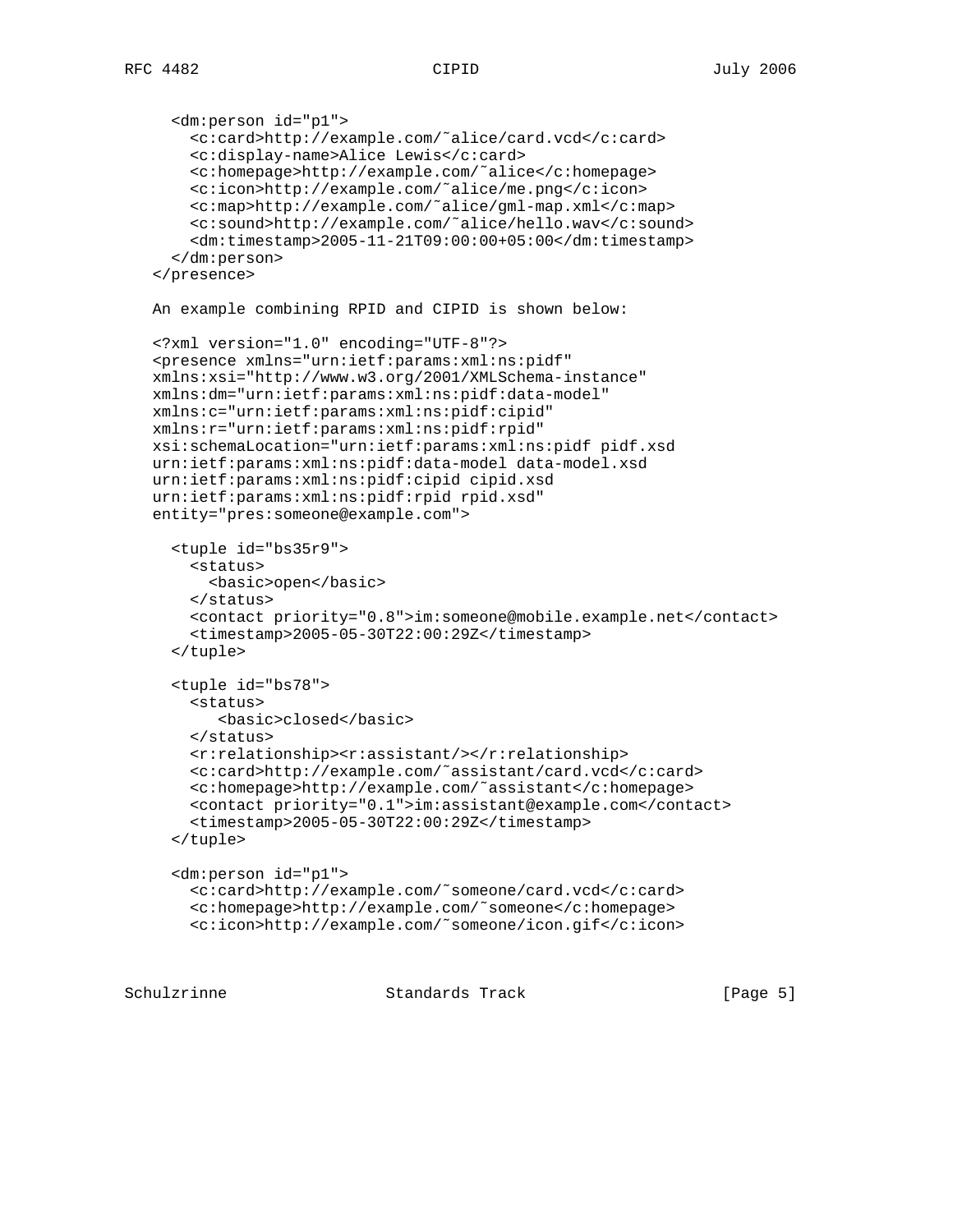```
 <c:map>http://example.com/˜someone/gml-map.xml</c:map>
        <c:sound>http://example.com/˜someone/whoosh.wav</c:sound>
        <dm:timestamp>2005-05-30T22:02:44+05:00</dm:timestamp>
      </dm:person>
    </presence>
5. The XML Schema Definition
   The schema is shown below.
    <?xml version="1.0" encoding="UTF-8"?>
    <xs:schema targetNamespace="urn:ietf:params:xml:ns:pidf:cipid"
        xmlns:cipid="urn:ietf:params:xml:ns:pidf:cipid"
        xmlns:xs="http://www.w3.org/2001/XMLSchema"
        elementFormDefault="qualified"
        attributeFormDefault="unqualified">
      <xs:annotation>
        <xs:documentation>
         Describes CIPID tuple extensions for PIDF.
        </xs:documentation>
      </xs:annotation>
      <xs:element name="card" type="xs:anyURI"/>
      <xs:element name="display-name" type="xs:string"/>
      <xs:element name="homepage" type="xs:anyURI"/>
      <xs:element name="icon" type="xs:anyURI"/>
      <xs:element name="map" type="xs:anyURI"/>
      <xs:element name="sound" type="xs:anyURI"/>
    </xs:schema>
                           Figure 1: CIPID schema
```
Schulzrinne **Standards Track** [Page 6]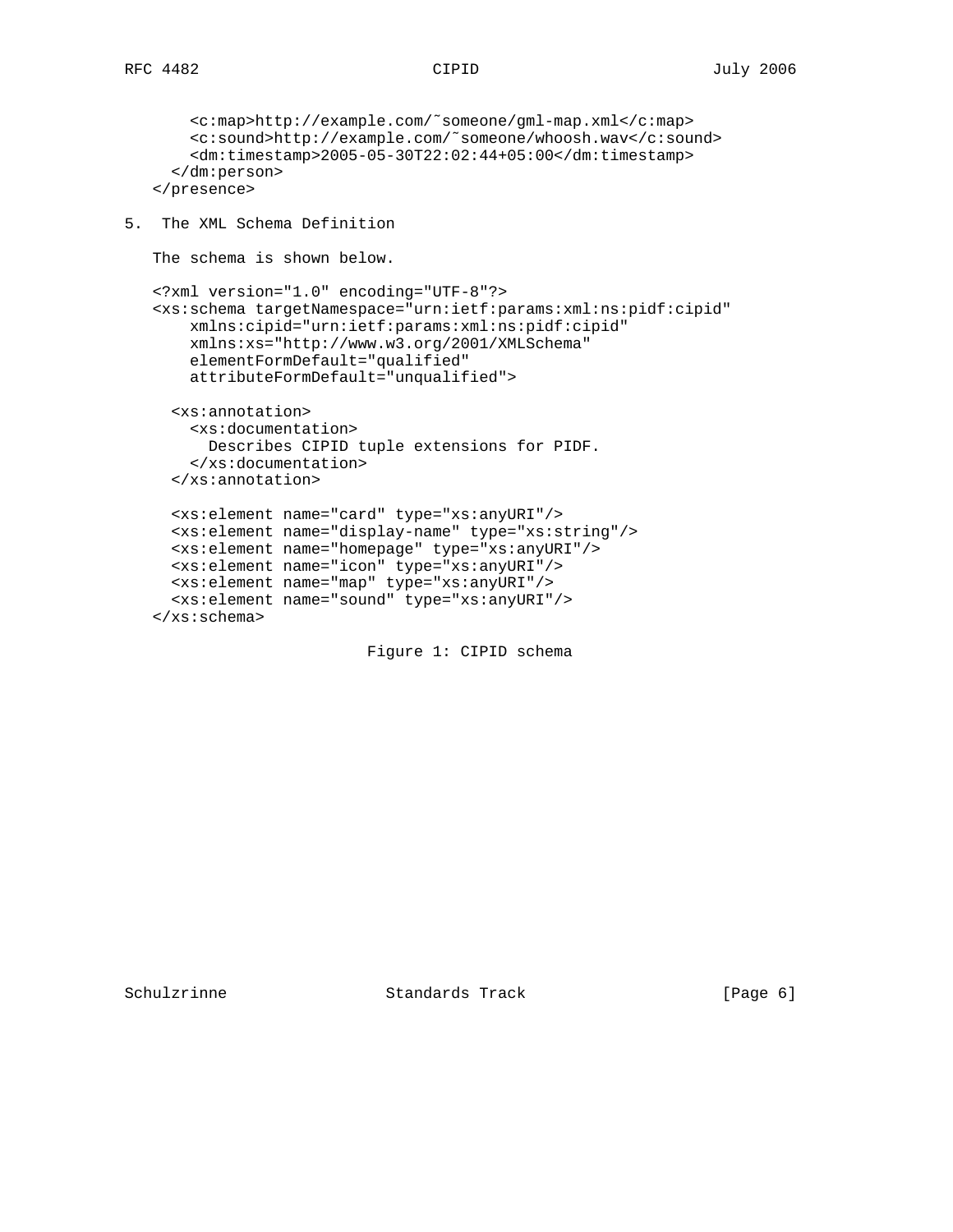# 6. IANA Considerations

 This document calls for IANA to register a new XML namespace URN and schema per [6].

```
6.1. URN Sub-Namespace Registration for
       'urn:ietf:params:xml:ns:pidf:cipid'
    URI: urn:ietf:params:xml:ns:pidf:cipid
   Description: This is the XML namespace for XML elements defined by
      RFC 4482 to describe contact information presence information
       extensions for the status element in the PIDF presence document
      format in the application/pidf+xml content type.
    Registrant Contact: IETF, SIMPLE working group, simple@ietf.org;
      Henning Schulzrinne, hgs@cs.columbia.edu
   XML:
     BEGIN
     <?xml version="1.0"?>
     <!DOCTYPE html PUBLIC "-//W3C//DTD XHTML Basic 1.0//EN"
     "http://www.w3.org/TR/xhtml-basic/xhtml-basic10.dtd">
     <html xmlns="http://www.w3.org/1999/xhtml
     <head>
        <meta http-equiv="content-type"
        content="text/html;charset=iso-8859-1"/>
        <title>CIPID: Contact Information for the Presence Information
        Data Format</title>
     </head>
     <body>
       <h1>Namespace for contact information presence extension
          (status)<h1>
       <h2>urn:ietf:params:xml:ns:pidf:cipid</h2>
       <p>See <a href="http://www.rfc-editor.org/rfc/rfc4482.txt">
          RFC4482</a>.</p>
     </body>
     </html>
     END
```
6.2. Schema Registration for Schema 'urn:ietf:params:xml:ns:pidf:cipid'

```
 URI: urn:ietf:params:xml:ns:pidf:cipid
 Registrant Contact: IESG
 XML: See Figure 1
```
Schulzrinne Standards Track [Page 7]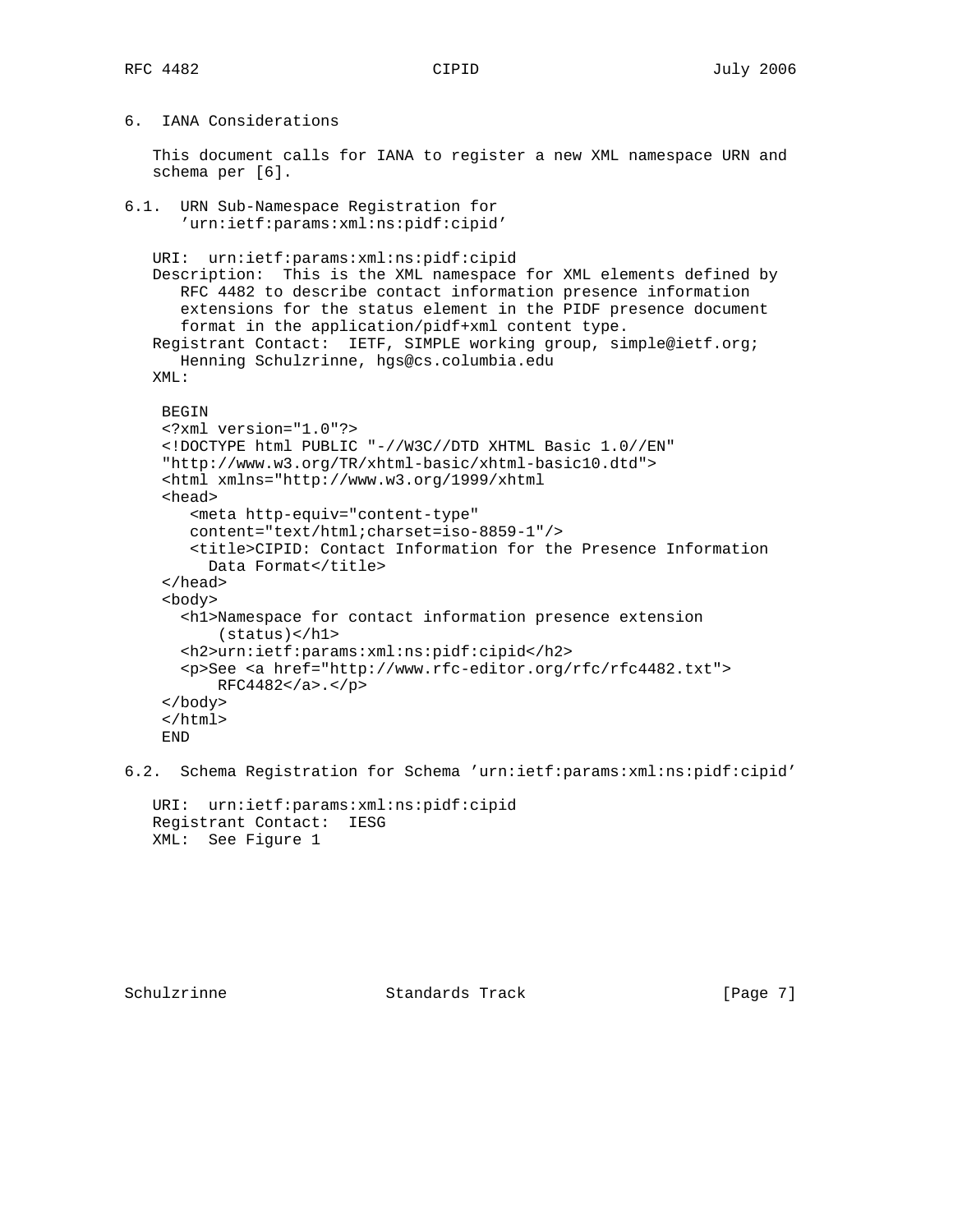7. Internationalization Considerations

 CIPID delivers only URLs, except for the <display-name> element. The resolution of the URLs can negotiate appropriate language and character sets within the URL-designated protocol.

 For the display name and to handle Internationalized Resource Identifiers (IRIs) [16], since CIPID is represented in XML, it provides native support for encoding information using the Unicode character set and its more compact representations including UTF-8. Conformant XML processors recognize both UTF-8 and UTF-16. Though XML includes provisions to identify and use other character encodings through use of an "encoding" attribute in an <?xml?> declaration, use of UTF-8 is RECOMMENDED in environments where parser encoding support incompatibility exists.

 The XML 'xml:lang' attribute can be used to identify the language and script for the <display-name> element. The specification allows multiple occurrences of this element so that the presentity can convey display names in multiple scripts and languages. If no 'xml: lang' attribute is provided, the default value is "i-default" [3].

8. Security Considerations

 The security issues are similar to those for RPID [11]. Watchers need to restrict which content types of content pointed to by <icon>, <homepage>, <map>, <sound>, and <vcard> elements they render.

 Also, when a watcher accesses these URIs, the presentity may deduce that the watcher is currently using the presence application. Thus, a presence application concerned about leaking this information may want to cache these objects for later use. (A presentity could easily customize the URLs for each watcher, so that it can tell who is referencing the objects.) This caching behavior may cause the information to become stale, out-of-sync with the current data until the cache is refreshed. Fortunately, the elements in CIPID are expected to retain the same content for periods measured in days, so that privacy-conscious applications may well decide to perform caching over durations that reveal little current activity information. Presentities need to keep in mind that clients may cache the content referenced by URIs for long periods as they use their presence system to construct presence documents using this extension. If the referenced content needs to change frequently, the presentity could, for example, update the presence document with a new URI to encourage clients to notice.

Schulzrinne **Standards Track** [Page 8]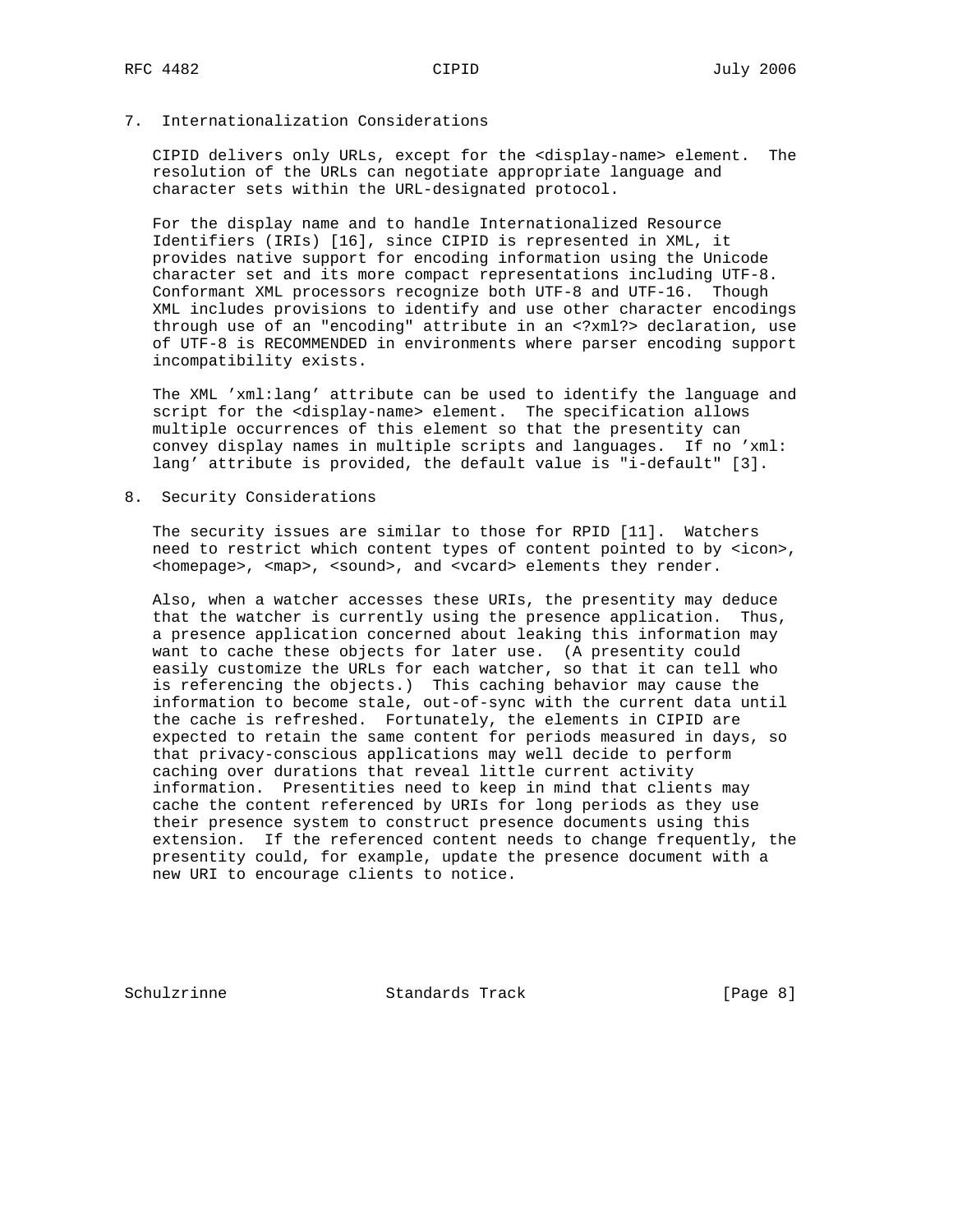Icons and other URIs in this document could be used as a covert channel to convey messages to the watcher, outside the content monitoring that might be in place for instant messages or other communications channels. Thus, entities that worry about such channels may want to prohibit the usage of URLs pointing to resources outside their domain, for example.

 Implementors must take care to adhere to the mechanisms for verifying the identity in the referenced server's certificate against the URI. For instance, if the URI scheme is https, the requirements of RFC 2818 [5], section 3.1, must be met. In particular, the domain represented in the URI must match the subjectAltName in the certificate presented by the referenced server. If this identity check fails, the referenced content SHOULD NOT be retrieved and MUST NOT be used.

- 9. References
- 9.1. Normative References
	- [1] Bradner, S., "Key words for use in RFCs to Indicate Requirement Levels", BCP 14, RFC 2119, March 1997.
	- [2] Moats, R., "URN Syntax", RFC 2141, May 1997.
	- [3] Alvestrand, H., "IETF Policy on Character Sets and Languages", BCP 18, RFC 2277, January 1998.
	- [4] Moats, R., "A URN Namespace for IETF Documents", RFC 2648, August 1999.
	- [5] Rescorla, E., "HTTP Over TLS", RFC 2818, May 2000.
	- [6] Mealling, M., "The IETF XML Registry", BCP 81, RFC 3688, January 2004.
	- [7] Maloney, M., Beech, D., Thompson, H., and N. Mendelsohn, "XML Schema Part 1: Structures Second Edition", W3C REC REC xmlschema-1-20041028, October 2004.
	- [8] Malhotra, A. and P. Biron, "XML Schema Part 2: Datatypes Second Edition", W3C REC REC-xmlschema-2-20041028, October 2004.
	- [9] Sugano, H., Fujimoto, S., Klyne, G., Bateman, A., Carr, W., and J. Peterson, "Presence Information Data Format (PIDF)", RFC 3863, August 2004.

Schulzrinne Standards Track [Page 9]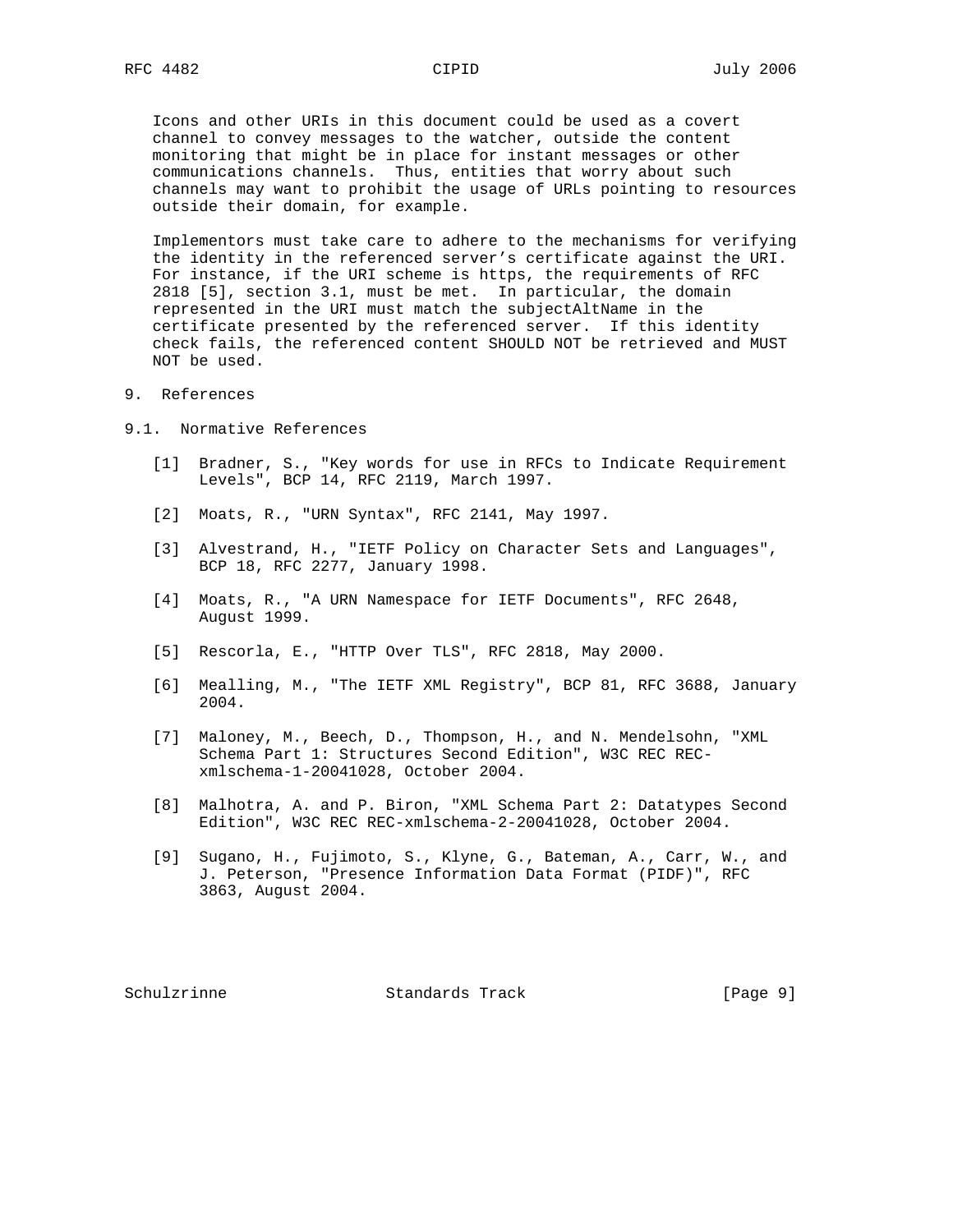- [10] Yergeau, F., Paoli, J., Sperberg-McQueen, C., Bray, T., and E. Maler, "Extensible Markup Language (XML) 1.0 (Third Edition)", W3C REC REC-xml-20040204, February 2004.
- 9.2. Informative References
	- [11] Schulzrinne, H., Gurbani, V., Kyzivat, P., and J. Rosenberg, "RPID: Rich Presence Extensions to the Presence Information Data Format (PIDF)", RFC 4480, July 2006.
	- [12] Schulzrinne, H., "Timed Presence Extensions to the Presence Information Data Format (PIDF) to Indicate Status Information for Past and Future Time Intervals", RFC 4481, July 2006.
	- [13] Rosenberg, J., "A Data Model for Presence", RFC 4479, July 2006.
	- [14] Dawson, F. and T. Howes, "vCard MIME Directory Profile", RFC 2426, September 1998.
	- [15] Good, G., "The LDAP Data Interchange Format (LDIF) Technical Specification", RFC 2849, June 2000.
	- [16] Duerst, M. and M. Suignard, "Internationalized Resource Identifiers (IRIs)", RFC 3987, January 2005.

Acknowledgements

 This document is based on discussions within the IETF SIMPLE working group. Spencer Dawkins, Vijay Gurbani, Avshalom Houri, Hisham Khartabil, Paul Kyzivat, Eva Leppanen, Mikko Lonnfors, Aki Niemi, Jon Peterson, Jonathan Rosenberg, and Robert Sparks provided helpful comments.

Author's Address

 Henning Schulzrinne Columbia University Department of Computer Science 450 Computer Science Building New York, NY 10027 US

 Phone: +1 212 939 7004 EMail: hgs+simple@cs.columbia.edu URI: http://www.cs.columbia.edu

Schulzrinne Standards Track [Page 10]